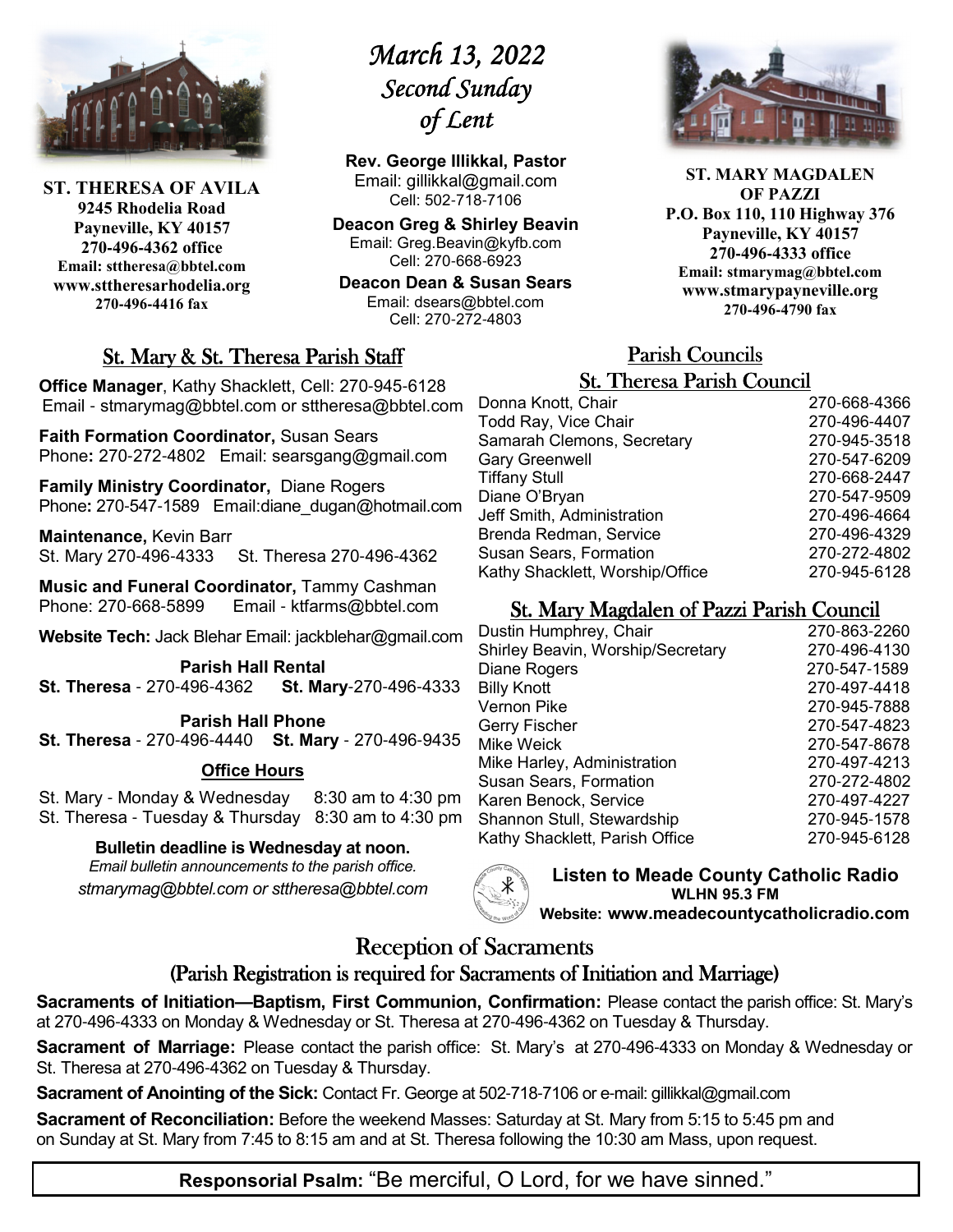#### **St. Mary Ministers for March 19 & 20**

**Lectors**

**Sat 6:00 pm** Margaret McCoy **Sun 8:30 am** Lana Goodwin & Susan Sears

**Altar Server Sat 6:00 pm** Volunteer **Sun 8:30 am** Volunteer

**Altar Servers:** Please notify the parish office if you wish to continue your ministry as an altar server. Call 270-496- 4333 or email: stmarymag@bbtel.com or tell Deacon Greg or Deacon Dean if you wish to become an altar server.

#### **Fatima Statue** March 13 - John & Janet Pike



March 20 - Ron & Jill Pike

#### **St. Mary Friday Bingo**

#### **March 18, 2022**

**Manager:** Jennifer Woolfolk **Workers:** Darlene Livers, volunteers needed

#### **VOLUNTEERS NEEDED!!!!**

Volunteers are needed to sell pull tabs and help at bingo. The proceeds from bingo each year, help meet the budget. We earn approximately \$800-\$1,000 per week from bingo. If you can help, come to St. Mary Parish Hall on Friday at 6:00 p.m. and talk to the bingo manager. Bingo starts at 7:00 p.m.



# Weekend Mass Schedule

**Saturday, 6:00 pm at St. Mary (January through June)**  6:00 pm at St. Theresa (July through December)

**Sunday, 8:30 am at St. Mary Sunday, 10:30 am at St. Theresa**

#### **St. Theresa Ministers for March 20**

**Lectors Sun 10:30 am** Janette Schmidt & Pat Barr

**Altar Server**

**Sun 10:30 am** Volunteer

**Altar Servers:** We would like to start scheduling altar servers again. If you are in 3rd grade or older and interested in being an altar server, please tell Deacon Greg or Deacon Dean.



### **Fatima Statue**

March 13 - Ralph & Elaine Miller



March 20 -

There is a sign-up sheet in the vestibule at St. Theresa Church for anyone wishing to sign up to have the Fatima *Noon* - *3:00 pm Meade***-***Breck Spring Festival* Statue in your home during 2022. Sign up now for the dates of your choice.

### **St. Mary Magdalen of Pazzi Church Mass Intentions for the Week**

Monday8:30 a.m. Jimmy Jantzen + Wednesday 6:30 p.m. Redmon Family + **Saturday 6:00 p.m.** St. Mary & St. Theresa Parishioners **Sunday 8:30 a.m**. Edd Pike +

#### **St. Theresa Church Mass Intentions for the Week** Tuesday 8:30 a.m. Donnie Elder +

Thursday 8:30 a.m. Nickie Hardesty +<br>**Sunday 10:30 a.m.** Louis Manning + **10:30 a.m.** Louis Manning +

# **Stewardship of Treasure**

| <b>St. Mary Weekly goal</b>           | 3,684.00 |
|---------------------------------------|----------|
| <b>March 6th collection</b>           | 3,592.00 |
| OVER/UNDER minimum weekly goal        | 92.00    |
| <b>Black &amp; Indian Mission</b>     | 465.00   |
| Ash Wednesday - For Blessing Boxes    | 733.50   |
| <b>St. Theresa Weekly Goal</b>        | 3,076.00 |
| <b>March 6th collection</b>           | 3,307.00 |
| <b>OVER/UNDER minimum weekly goal</b> | 231.00   |
| <b>Black &amp; Indian Missions</b>    | 220.00   |
|                                       |          |

*Thank you for your stewardship sacrifice… it IS appreciated!*

### What's Happening This Week

**Sunday, March 13th** *8:30 am Mass at St. Mary 10:30 am Mass at St. Theresa 5:00 to 6:30 pm Christ & Co. Youth Night* 

**Monday, March 14th** *8:30 am Mass at St. Mary 9am*-*1pm, 5pm*-*8pm Eucharistic Adoration at St. Mary 7 pm St. Theresa Parish Council Meeting* 

**Tuesday, March 15th** *8:30 am Mass at St. Theresa 6:30 pm Bible Study at St. Theresa Convent*

**Wednesday, March 16th** *6:30 pm Mass at St. Mary 6:30 pm Religious Ed. Classes* 

**Thursday, March 17th** *8:30 am Mass at St. Theresa*

**Friday, March 18th** *5:30 pm Youth Outing to "Sky's the Limit" meet at Youth Center 6:30 pm Stations of the Cross at both churches 7:00 pm Bingo at St. Mary Parish Hall* 

**Saturday, March 19th** *7:30 am Men's Prayer Group at St. Mary Gathering Space 6:00 pm Mass at St. Mary 7:00* - *10:00 pm Youth Game & Movie Night in Youth Center*

**Sunday, March 20th** *8:30 am Mass at St. Mary 10:30 am Mass at St. Theresa*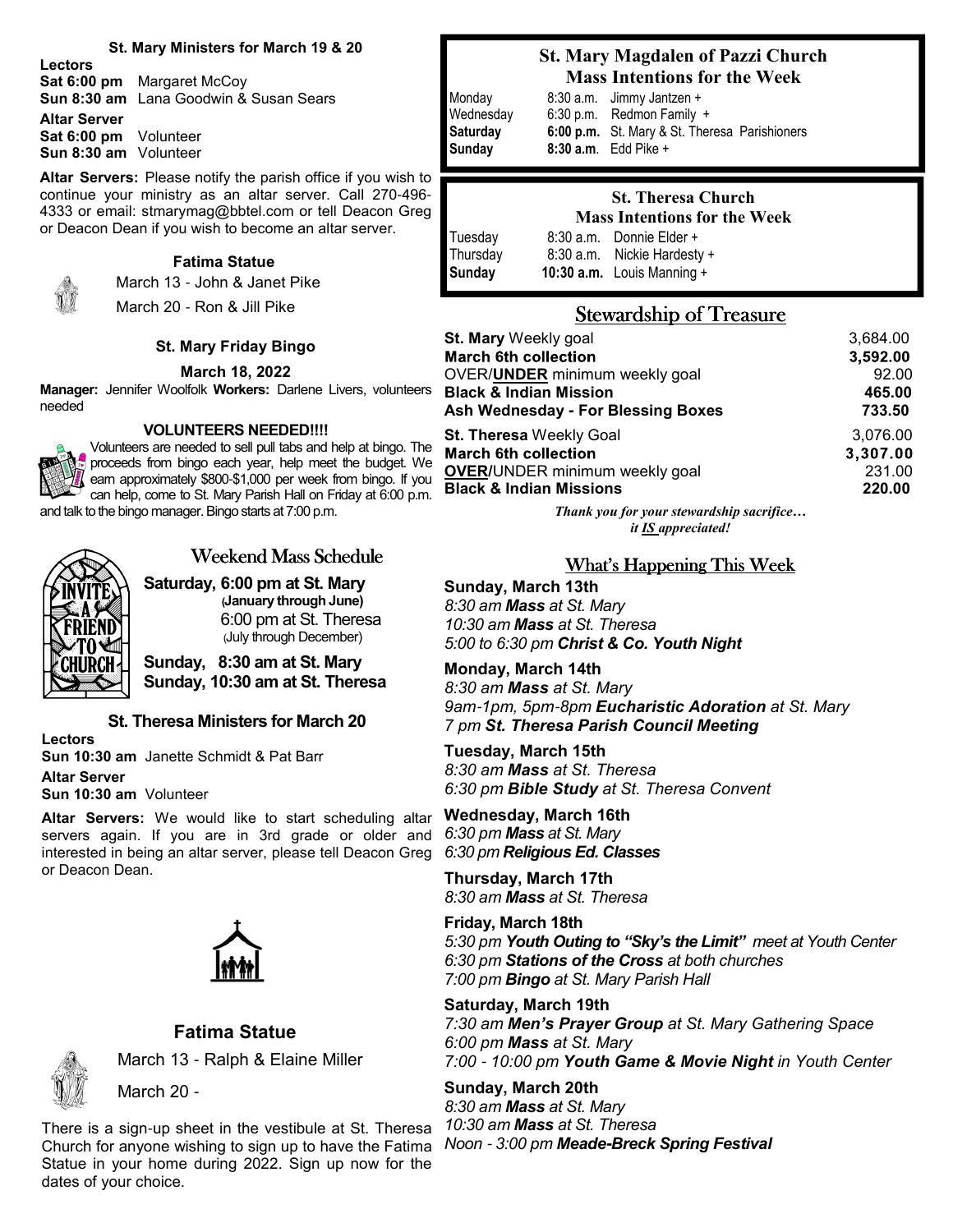#### Sacrament of Baptism



Congratulations to Mildred, Daniel Jr. and Logan Popham, children of Daniel and Katie Popham, who were baptized on Sunday, March 6th, at St. Theresa.

#### $Christ & Co. Youth Night$

Center. Prayer, fellowship, food!. **Topic: "I'm Not Sure if I**  YOU to all who made this possible!!! **Believe in God."** Guest speaker: Bryan Cain, former atheist, turned youth and young adult minister.

### St. Theresa Parish Council Meeting

St. Theresa Parish Council Meeting is **Monday, March 14**, at 7:00 p.m. in Johnson Hall.

#### Meade-Breck Spring Festival

The Meade Breck Center Matt Pike Memorial Gym will have their annual Spring Festival on **Sunday, March 20**. BBQ or pulled pork dinners will be served from 12-3 ET. Carry-outs and adult dinners \$10; kid's dinners \$5. Raffle, games and a silent auction. Desserts are needed for the meal. Come out and enjoy a great meal and support a good cause.

#### **St. Mary Picnic Meeting**

There will be a Picnic Meeting at 7:00 p.m. on **Tuesday, March 22nd** in St. Mary Parish Hall. Booth chairs and kitchen workers are encouraged to attend! If you have ideas or suggestions to help improve our picnic, we look forward to hearing them.

# Mass of Installation for the Most Reverend Shelton Fabre



The Archdiocese of Louisville joyfully invites Catholics throughout the Archdiocese to attend the Mass of Installation for the Most Reverend Shelton J. Fabre on **Wednesday, March 30**, at 2:00 p.m. The Mass will be followed by a public reception. These events

will be held at the Kentucky International Convention Center (KICC). The Mass will be held in the Ballroom and the reception in the lobby, all on the main floor of the KICC. Doors to the ballroom will open at 12:45 p.m. Parking is available at the Commonwealth (313 South  $4<sup>th</sup>$  Street) and Cowger (329 West Market Street) Parking Garages. If you have questions, please contact comm@archlou.org or call the Pastoral Center at 502-585-3291. The Archdiocese will live-stream the Mass of Installation through the archdiocesan website (www.archlou.org), through the archdiocesan YouTube channel (https://www.youtube.com/ user/ArchLouKY), and through the Facebook page, https:// www.facebook.com/CatholicArchLou.

#### Lent

**THERE THERE ARE STATIONS of the Cross** at 6:30 p.m. each Friday of Lent at St. Mary and St. Theresa Church. LORD YOUR<br>GOD

**Lenten Devotionals** - Lenten devotionals are available in the Gathering Space/vestibule, our Lenten schedule and Rice Bowl materials. Lent is a time for prayer and reflection.

### Online Tithing - Giving made easy!

Would you be interested in having your tithe automatically debited from your checking or savings account each week or month? If you would like to sign up for this service, there are **Automatic Withdrawal Authorization Forms** available in the back of church. St. Mary's is on one side and St. Theresa's is on the other. Please fill out form for your parish and return it along with the required voided check or deposit slip in a sealed envelope with the name of your church on it.

# Red Cross Blood Drive

Thank you to everyone who came out and gave mank los blood on March 1st at the Red Cross Blood Drive at St. Mary Parish Hall. There were 21 productive Very Much! donors of 28 who came. In the last 10 years, donors have given 1,368 units of blood during the St. Mary Blood Join us on Sunday, March 13 from 5-6:30pm in the Youth Drives making it possible to save over 4,000 lives!!! THANK

#### **Medical Equipment Available**

We have an electric scooter, a wheelchair, 2 walkers, a walker with a seat, and a bathtub seat available at St. Mary for anyone who has a need and would like to have them. Call Kevin at 270-945-4158 to make arrangements to get them.

#### Display Cases Available

There are four large display cases available at St. Theresa for anyone who wants them. Donations will be accepted. Fr. Ron has acquired new display cases for the museum room of the Family Life Center and these are no longer needed. For more information, call Kevin at 270-945-4158.

#### Parish Pictorial Directory

We will be creating a new Parish Directory to include both parishes. We will begin taking photos on Easter Sunday at the 8:30 and 10:30 Masses. Several volunteers will be available to catch you before and after Mass to take your photo. If this does not work in your schedule, we will catch you at another time. If you prefer to submit your own family picture we will accept them if you will email them to shirleybeavin@twc.com. We cannot use a professional photo unless you supply us with a release from the studio. We hope to capture everyone's picture, name, address and phone number for the new directory. These directories help our parish ministry in many ways. It reminds us of who our fellow parishioners are. Sometimes we need to contact one another when a need arises or we simply want to send a greeting. We hope you will help us create this new directory as easily as possible.



# **Christ & Company Youth Activities**

**March 13 – Christ & Company Youth Night**, 5-6:30pm in the Youth Center. Prayer, fellowship, food!. **Topic: "I'm Not Sure if I Believe in God."** Guest speaker: Bryan Cain, former atheist, turned youth and young adult minister.

**March 18 – RESCHEDULED Sky's the Limit Trampoline Park**, meet at the Youth Center at 5:30pm, return at approximately 10:45pm. \$22 per jumper. For more info, contact Susan Sears at 270-272-4802.

**March 19** - **Game and Movie Night**, 7 - 10 p.m. in Youth Center showing **"Where the Red Fern Grows."** Bring snacks to share. Drinks and popcorn available.

**March 26 – Cemetery clean-up** before mowing season begins, time to be determined (rain date April 2). **Counts toward Confirmation requirement for bury the dead.** 

**April 23 - Cardboard Village.** Spend the night in a cardboard box, tarp tent, or in a car to experience what many homeless go through. **Counts toward Confirmation requirement for shelter the homeless and feed the hungry.** More info later!